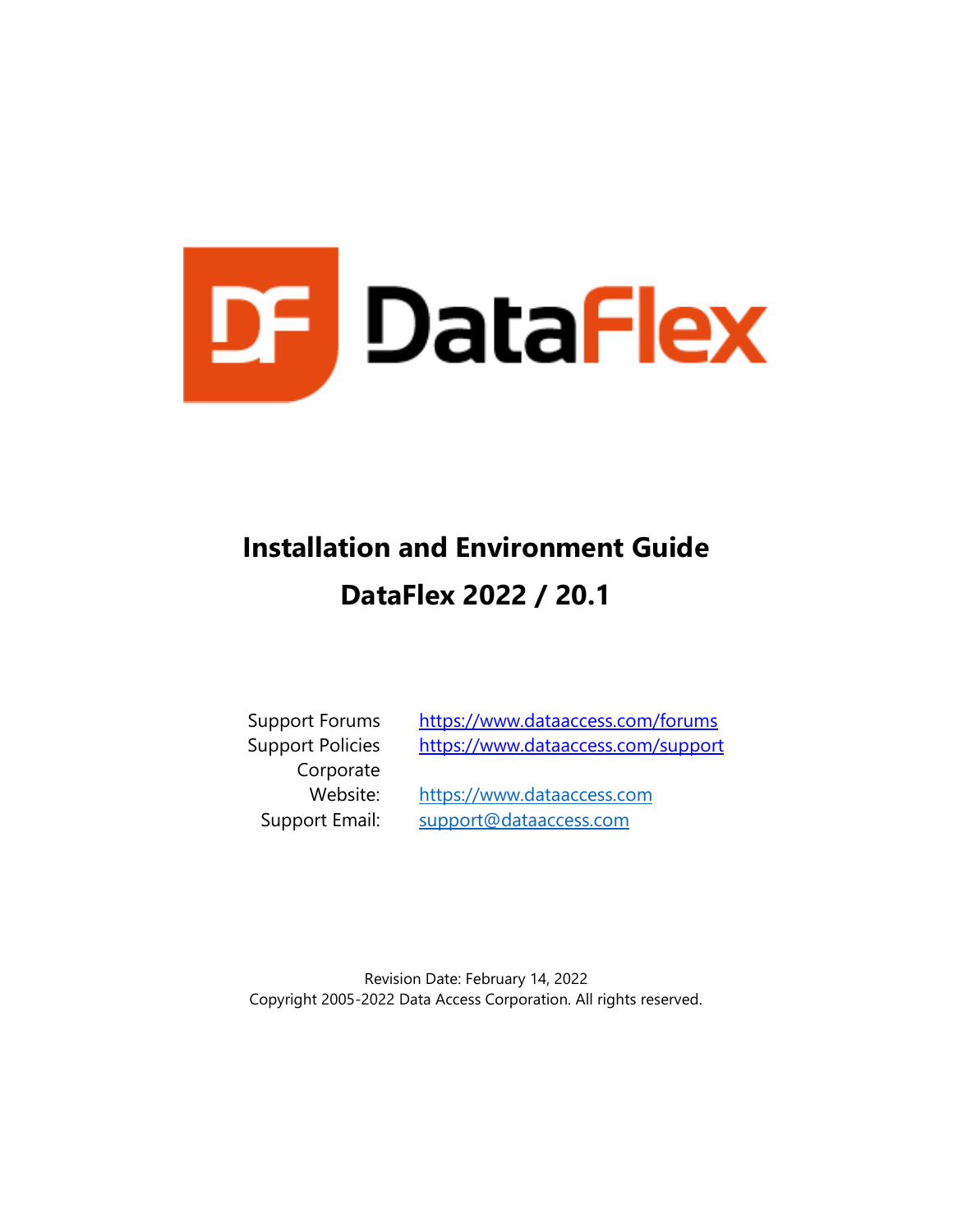## **Introduction**

Excited? You should be – you're about to install DataFlex – an advanced rapid development and deployment platform for mobile, web and desktop Windows business applications.

This guide provides information about available installation components, the installation process, supported operating systems, system requirements and more.

## **DataFlex Installation Files**

There are individual files to install each of the following:

#### **DataFlex Studio**

DataFlex Studio is the developer's workbench for designing, coding, assembling, compiling and debugging mobile, web and Windows Desktop applications. A comprehensive business application framework and the versatile, readable DataFlex language are the developer's tools. The Studio includes Data Access Worldwide's database drivers (called: Connectivity Kits) for use with Microsoft SQL Server, IBM DB2, MySQL, MariaDB, Amazon Aurora, PostgreSQL, Oracle, other ODBC Data Sources (with Embedded SQL support) and Pervasive PSQL.

Each application developer requires an individual DataFlex Studio License. Please refer to the Software License Agreement for details.

File name: **DataFlex 2022 Studio 20.1.x.x.exe**

#### **DataFlex Web Application Server**

The DataFlex WebApp Server delivers dynamic, fast, secure, mobile and web applications and web services developed with DataFlex Studio. WebApp Server, which runs on Microsoft operating systems (details below) and IIS, is the business logic engine for back-end database integration and centralized business rule and process execution required for mobile and web apps and web services.

Each deployment of a DataFlex WebApp Server in a "server instance" – a cloud, virtual or hardware based server environment – requires its own, dedicated license. Please refer to the Software License Agreement for details.

The DataFlex Web Application Server installation program has configurable command line arguments that define various options, placement of files and the details displayed during installation.

For detailed information on how to deploy DataFlex Web applications, refer to the "[Deploying Web](https://docs.dataaccess.com/dataflexhelp/#t=mergedProjects%2FDeploymentGuide%2FDeploying_Web_Applications.htm)  [Applications](https://docs.dataaccess.com/dataflexhelp/#t=mergedProjects%2FDeploymentGuide%2FDeploying_Web_Applications.htm)" section of the DataFlex Help system.

File name: **DataFlex 2022 Server 20.1.x.x.exe**

#### **DataFlex Windows Client**

The DataFlex Windows Client is the set of components installed by the DataFlex Windows Client Installation Program to execute Windows desktop applications on supported Microsoft operating systems (details below). Each deployment on a server instance of a DataFlex desktop Windows application requires the installation of a DataFlex Windows Client with its own, dedicated license for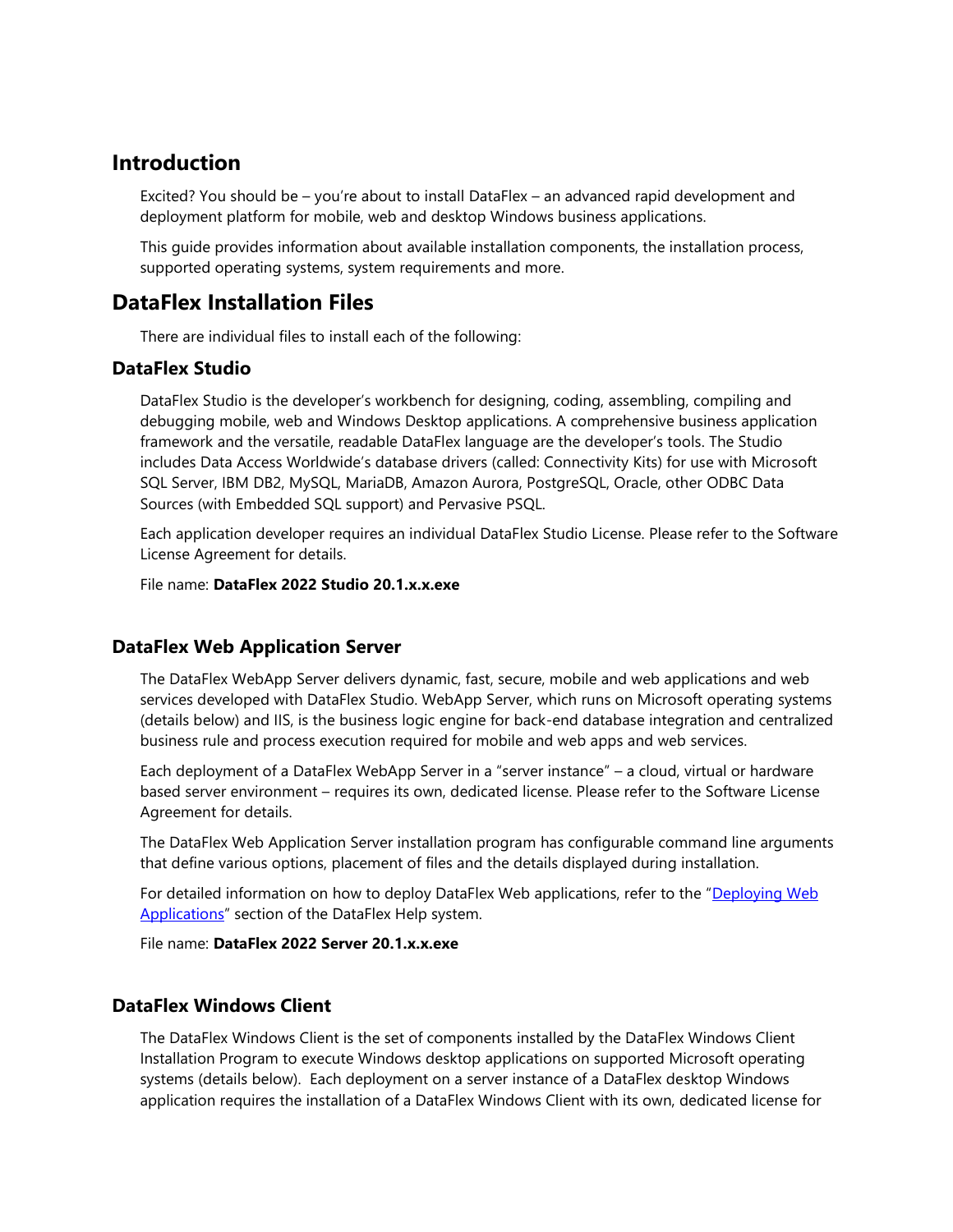the application's number of users. Please refer to the Software License Agreement for details of the permitted and excluded uses DataFlex Windows Client.

The Windows Client installation program has configurable command line arguments that define various options, placement of files and the details displayed during installation.

For detailed information on how to deploy DataFlex desktop Windows applications, see "[Deploying](https://docs.dataaccess.com/dataflexhelp/#t=mergedProjects%2FDeploymentGuide%2FDeploying_Windows_Applications.htm)  [Windows Applications](https://docs.dataaccess.com/dataflexhelp/#t=mergedProjects%2FDeploymentGuide%2FDeploying_Windows_Applications.htm)" in the DataFlex Help system.

File name: **DataFlex 2022 20.1.x.x.exe**

#### **Choosing the Appropriate Installer**

There are certain deployment scenarios where a single Windows server will be acting in multiple roles, hosting some combination of development, Windows and web application deployment. For instance, a server that hosts the Windows application and an internal-only web application.

In these cases, it's helpful to separate which components the installers provide with the licenses that will be registered and used.

- The DataFlex Studio installer has everything that any license type would need (supports Windows and web deployment and development)
- The DataFlex Web Application Server installer has everything except development (supports Windows and web deployment)
- The DataFlex Windows Client installer only has what is needed for Windows deployment

You can only install one of the above (the installations are not designed to build on each other). Select the installer that includes all the components needed based upon the specific scenario, and then register the appropriate licenses. Using the example above, we'd use the Server installer and then register both the Web Application Server license and the Window Client license.

Be aware that security implications should always be considered when electing to use a single installation to serve multiple roles. Going back to our example, this would not be recommended for a web application that was accessible to users outside of the company because the web server would be outside of the firewall or VPN.

# **Product Registration and Operation**

All DataFlex products are pre-configured to operate in 60-day evaluation mode unless customer specific license details, encoded in a "Registration Code", are entered via the Register.exe program. Registration Codes control the type of license, number of users or, for WebApp Server, the number of applications licensed to run. Each Registration Code is unique to a specific customer's Registration Name and DataFlex Serial Number. Registration Codes will be provided at the time of purchase, or, for DataFlex Personal, after license registration. Keep your Registration Code handy since you will need it to complete the installation and registration process. An .INI file containing your DataFlex Registration Code and other information necessary for product registration is provided with your license. The .INI file can be read by Register.exe to automate DataFlex registration.

Entering your commercial or Personal registration information will remove the evaluation limitations.

See below to register DataFlex Personal.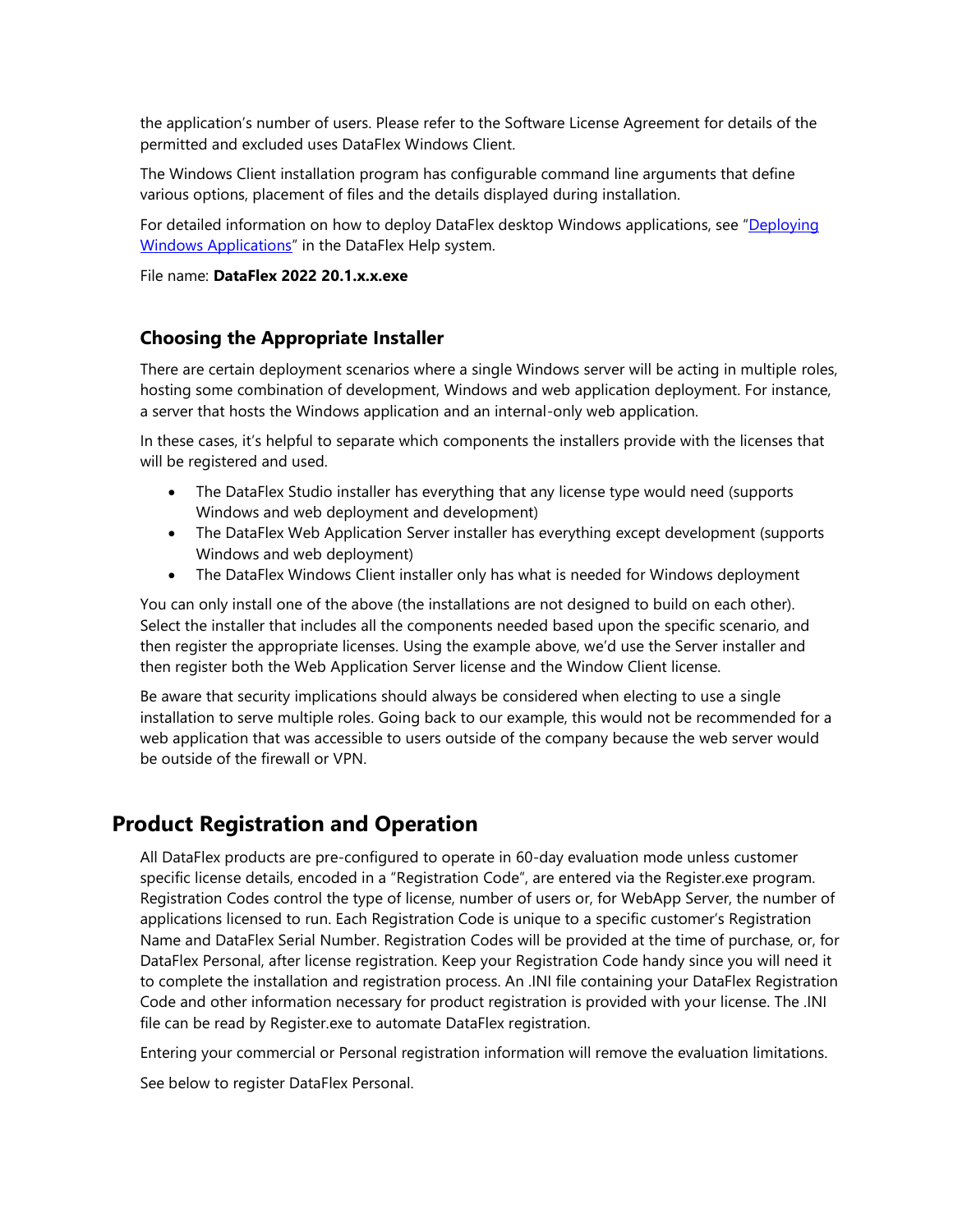If you purchase an update to an existing DataFlex license (e.g. version upgrade, additional users or applications), you will receive a replacement Registration Code that enables the changes in your installed software. Install the new Registration Code with your existing Registration Name and Serial Number using Register.exe.

You must fully register your new DataFlex License to qualify for technical support and future updates.

If not done during installation, registration is accomplished using the utility program Register.exe. Register.exe is also used to enable changes to your license via a new Registration Code. Register.exe is located as follows:

- DataFlex Studio and WebApp Server: On the Start Menu and in C:\Program Files\DataFlex 20.1\Bin64 (default location unless modified during installation)
- DataFlex Windows Client: C:\Program Files\DataFlex 20.1\Bin64 (default location unless modified during installation)

## **Registering DataFlex Personal**

DataFlex Personal is a no-cost of DataFlex Studio license with limited deployment licenses for developing and deploying personal, private use, non-commercial applications. With Personal, developers can...

- Get acquainted with DataFlex without making a financial commitment
- Have a free, fast & easy mobile, web and Windows development tool for personal, noncommercial applications (see the Software License Agreement for full details)

We believe so strongly that you will be thrilled with the power, efficiency and productivity of DataFlex that if you try Personal, you will decide to use it, buy a Commercial license and join our developer community. Private use of DataFlex Personal is free; for business use, a Commercial license must be purchased. All we require for Personal is that you register your license and activate it upon installation.

When you register DataFlex Personal, we will send you a unique serial number and Registration Code by email. Registering Personal can be done during DataFlex installation. If you did not register during installation, you can register at: https://www.DataAccess.com/DataFlex/TryPersonal

And, while you're there, sign up for our FlexLinks newsletter too!

## **DataFlex Installation Procedure**

When you have the DataFlex installation file ready to install and, optionally, your Serial Number, Registration Name and Registration Code, you are ready to proceed with installation using the following steps:

- For any existing DataFlex Studio, Windows Client or WebApp Server installation, backup all your data, source code, DataFlex applications and registry entries
- Uninstall all instances of Beta or Pre-release versions of DataFlex prior to installing the current release. You can uninstall by clicking on the Programs and Features or Add/Remove Programs option in the Windows Control Panel. Then select the appropriate DataFlex version to remove from your system. Choose the Automatic Uninstall option to remove all DataFlex installed files for the selected version. Any user-generated directories for the selected version will remain intact.
- After uninstalling any revision of DataFlex, restart your computer prior to installing another build or revision of DataFlex.
- Make sure you are running a supported operating system and run the appropriate installation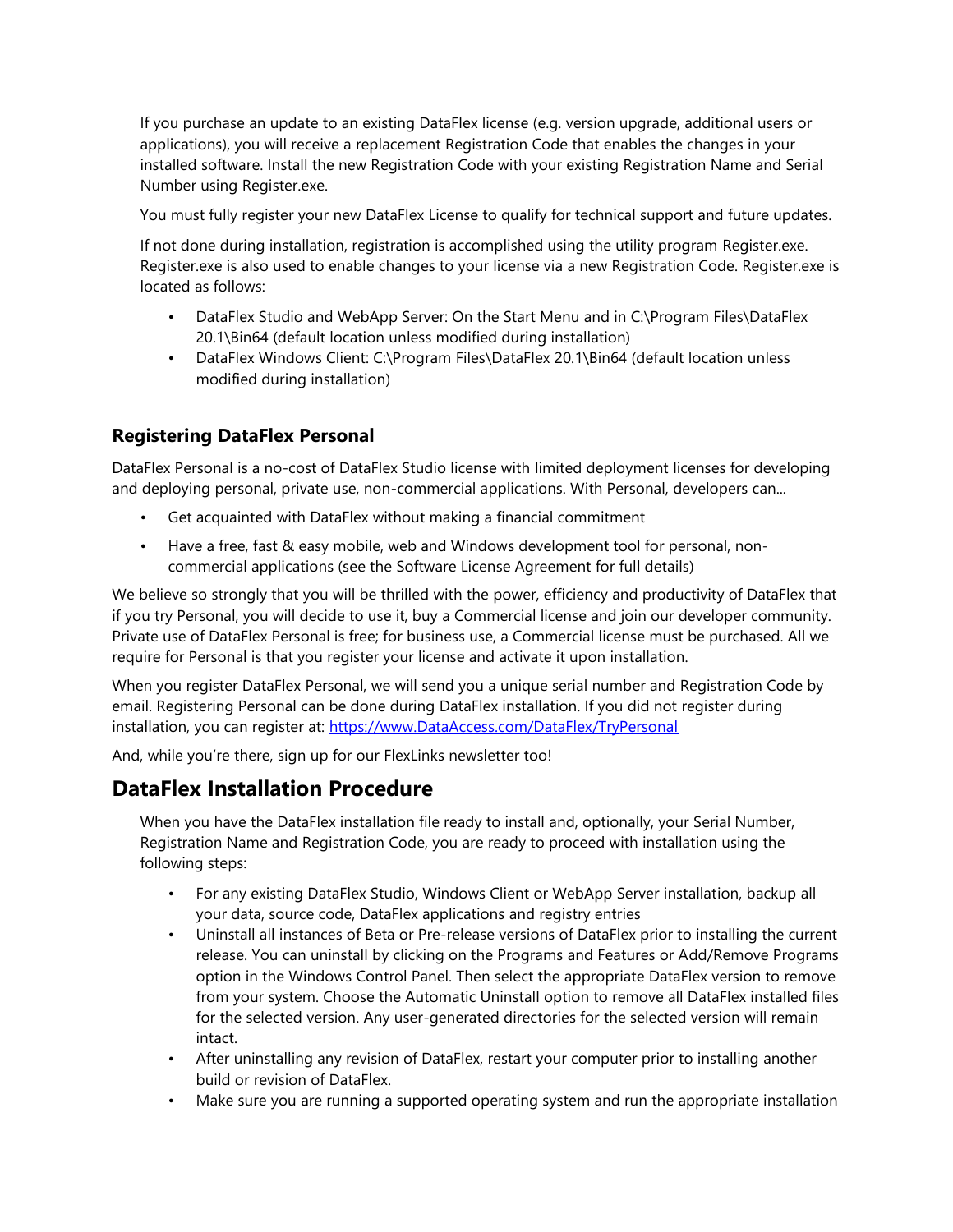program as listed above.

To start the installation process, double-click on the installation file specific to your DataFlex license.

# **Supported Operating System and Browser Environments**

DataFlex 2019 Studio, Windows Client and WebApp Server are supported on:

- Windows 10
- Windows Server 2019
- Windows Server 2016

#### **Notes on Installation Environments**

When used in conjunction with Windows Server 2019 and Windows Server 2016, DataFlex Studio and Windows Clients are supported on Windows Terminal Services.

When used in conjunction with other supported Windows operating systems, DataFlex Studio and Windows Client are supported on Citrix Virtual Apps and Desktops (formerly XenApp and XenDesktop).

Microsoft Internet Information Services (IIS) must be installed and operational to run DataFlex WebApp Server.

Web Browsers supported in the DataFlex Framework

- Microsoft Chromium-based Edge and Internet Explorer 11
- Chrome, Firefox, Safari, and other modern browsers

#### **Unsupported & Obsolete Platforms**

Data Access Worldwide will not investigate reported issues in our ["Current Products"](https://www.dataaccess.com/supportedproducts) that occur on an operating system, database server or other third party product if, before or since our product's release, the vendor's "Mainstream" or similar support level has expired or the third party product has otherwise become obsolete.

## **Database & Connectivity**

Application connectivity to leading SQL databases is essential for creating reliable, high-performance business applications. Each DataFlex 2022 installation file includes the connectivity components for the SQL databases listed below.

- Microsoft SQL Server 2017 and higher
- IBM DB2 11.5 and higher
- MySQL 8.0.19 and higher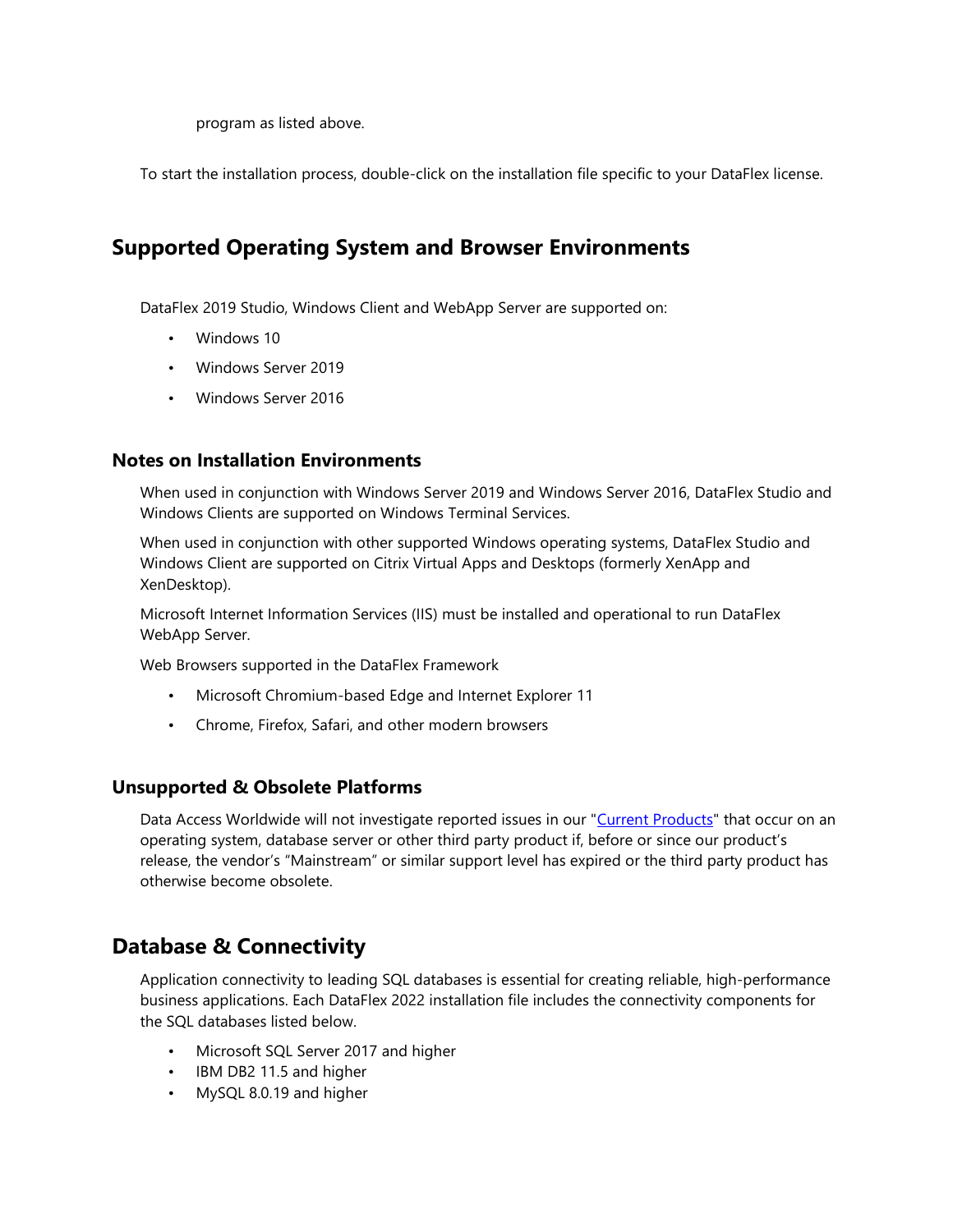- MariaDB 10.5.4 and higher
- Amazon Aurora 2.07.2 (based on MySQL 5.7)
- PostgreSQL 12.3
- Oracle 18c and higher

Note that to work with Unicode data, the collating of the database can be an important part of the environment being set up. See the Help for more information.

#### **ODBC Connectivity Kit**

A variety of databases and data sources can be accessed through ODBC. These include enterprise database servers such as Microsoft SQL Server, MySQL, Oracle and PostgreSQL, flat file databases and even non-database data like Excel and ASCII files. Use of the DataFlex ODBC Connectivity Kit also requires the installation of a specific ODBC Driver for each target data source.

You can find ODBC configuration information specific to database backends like MySQL (MySQL.int) and Oracle (Oracle.int) in the \Bin directory. These files should be modified according to your specific installed version of the target database.

#### **Connectivity Entitlements**

While the connectivity components are installed with DataFlex, their use is based on the particular DataFlex license purchased. SQL database connectivity is ON or OFF for installed DataFlex software as follows:

- **DataFlex Studio** always ON
- **DataFlex WebApp Server** 
	- ON when purchased with the WebApp Server. If connectivity entitlements are not purchased with the server, the default is OFF.
- **DataFlex Windows Client** 
	- ON when purchased with the Windows Client. If connectivity entitlements are not purchased with the client, the default is OFF.

DataFlex Studio, WebApp Server and Windows Client also include the free DataFlex embedded flat file database. Special configuration of local area networks is required for the reliable use of any flat file database in production application environments.

**Use of an SQL server is highly recommended for production DataFlex applications.** 

# **Customer Support Overview**

Data Access Worldwide endeavors to provide superior support to help customers build great applications and gain the maximum benefits from our products.

Visit the Data Access Worldwide Support Home page [\(https://www.dataaccess.com/support\)](https://www.dataaccess.com/support) to see our support options, a list of current products and procedures for bug reporting and monitoring.